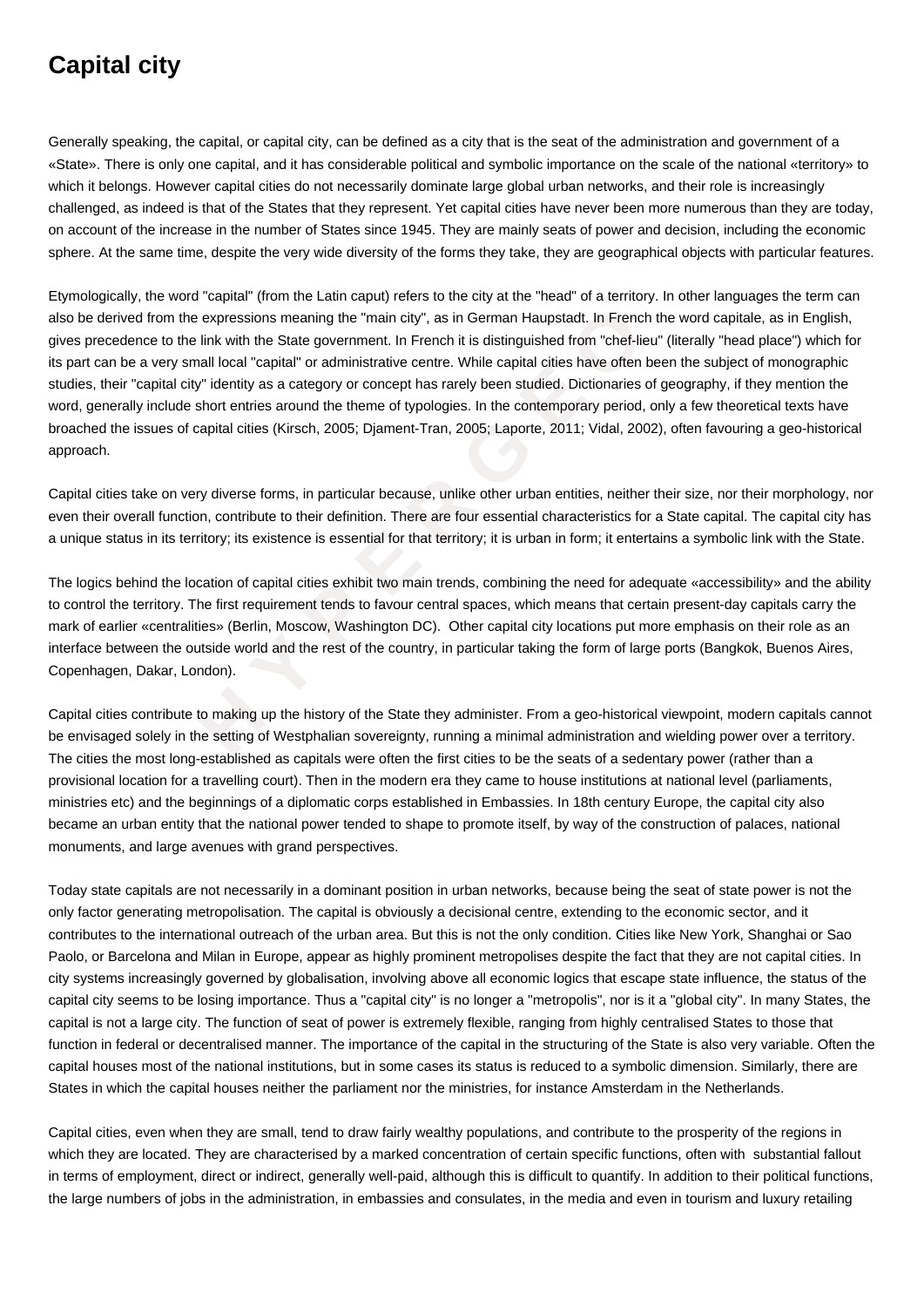are marked features. The influence of these sectors can of course vary considerably according to the position of the city in the national urban network, and according to the power of the State concerned, which will determine the numbers of diplomats, journalists, and prominent guests frequenting the city. However capital city status generally produces regions that are wealthy. In the European Union, the Berlin Land is the only capital city region where GDP per inhabitant is below the national average.

Depending on the State, representations of the capital city can vary considerably. In France, Paris is contrasted with "la province" (in the singular, as if it were a distinct whole  $&\#8211$ ; the "provincial" part of the country) or else with whatever is situated "en région". again in the singular, and as if the Paris area (Ile de France) were not a region in itself: what is not the capital is treated as a peripheral space. In Switzerland or Germany, (especially when Bonn was the capital of the German Federal Republic) it is not unusual to form an oxymoron by adding the adjective "provincial" to the seat of government. In the USA, and in countries that have taken Washington DC as a model (Australia, Brazil, Canada, Pakistan) having a small capital located in a city with solely political and administrative functions is viewed as guaranteeing the federal and democratic functioning of the State.

In all cases, the capital city possesses a symbolic dimension that distinguishes it from other towns and cities. Its name is sometimes used to refer to the State and its government in phrases such as "Washington responded to these events......". Like the flag or the national anthem, the capital is an attribute of the State and of its identity. It becomes the incarnation of a history that is not only local but national, its architecture is designed to reflect the power of the country or the political leanings of the regime at a given time. The monumental grandeur of the capital can remain fairly discreet, as in the case of Bonn in post-war western Germany, or it can take over the whole city via spectacular forms, as can be seen in Brasilia built in the 1960s, or more recently Astana and Naypyidaw.

sapital city possesses a symbolic dimension that distinguishes it from other towns ane State and its government in phrases such as "Washington responded to these even the capital is an attribute of the State and of its ide This rather marked aspect of state capitals also explains the mechanisms that come into play when they are displaced. Choosing to move a capital can be motivated by territorial changes affecting the integrity of the State, but it often follows on from political upheavals or significant events for national unity (for instance in Russia after 1917, or in a quite different context with the reunification of Germany in 1990). When the decision to move the capital is submitted to a parliament or to public debate (the United States in 1790, Rome in the 1860s, Brazil in the 1950s, Japan in the 1980s, Germany in 1991), the animated debate and the arguments used are frequently pervaded by a very strong affective charge, because the place that is to become the centre of power symbolically carries a large part of the emotional charge linked to the construction of the nation or State. Moves of capital cities often occur at times of clear-cut political or territorial breakaways, when the authority of the State, its links with history, the integrity of its territory and its future perspectives are challenged or altered. Moves motivated by more strictly urban factors, such as natural disasters (as after the Lisbon earthquake in 1755), or linked to urban congestion, as in Japan or Korea, have never progressed beyond the project stage.

By extension, the word capital can refer to cities predominant in spaces on various scales. Federal states have capitals, as do certain regions, while in France these capitals are referred to as préfectures, a trend observed in other centralised systems. The word is also used today for cities housing supranational institutions. Brussels is often referred to as the "capital of Europe". The word capital is likewise used to refer to the dominant position of a town or city in a sector that has nothing to do with politics. Thus we can encounter expressions such as "economic capital", "cultural capital", or "religious capital".

The term capital is indeed fairly flattering, and has a wider, much more identifiable sematic field than "metropolis" for instance. It is thus not surprising to find it used for marketing purposes. For instance, Stockholm since 2005 has promoted itself by taking on the title of the "capital of Scandinavia". The same logic is found in the title of "green capital" or "European capital of culture" awarded to certain cities.

## **Bibliographie**

-Andrew, C., J. G. Lengellé et J. Taylor (1993), Les Capitales - Perspectives internationales, Ottawa, Carleton University Press, 418 p.

-Daum, A. W. et C. Mauch (2005), Berlin, Washington, 1800-2000 : capital cities, cultural representation, and national identities, Cambridge, New York, Cambridge University Press, 318 p.

-Djament, G. (2005), La Reproduction de la centralité romaine de la « Ville Eternelle » à la capitale de l'Italie. Essai de géohistoire urbaine, Thèse de doctorat, Université Paris 7, Paris, 700 p.

-Laporte, A. (2011), De Bonn à Berlin. Territoires, mémoires et échelles du politique, Thèse de doctorat. Université Paris 7 et